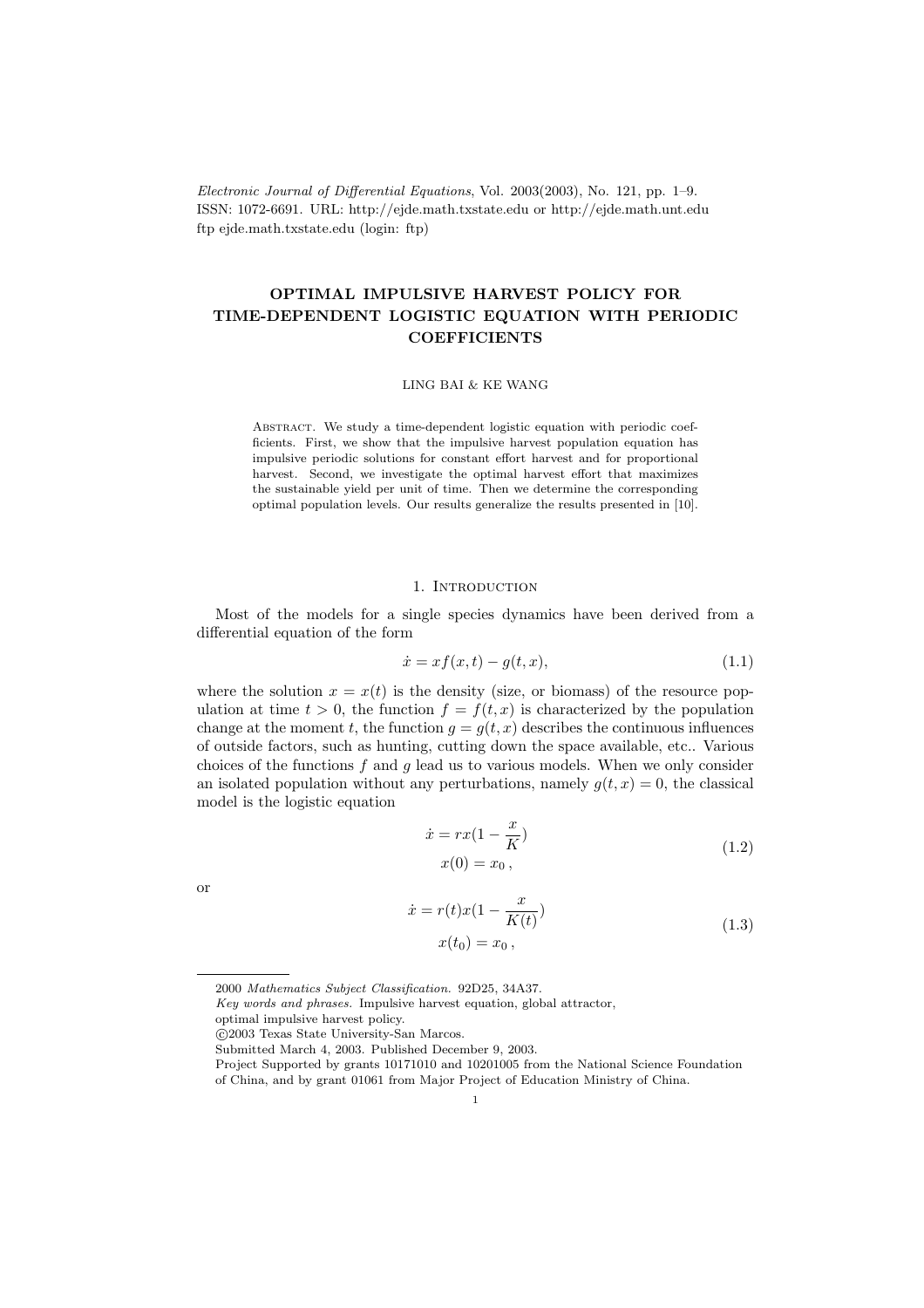where  $(1.2)$  is an autonomous evolutionary model, and  $(1.3)$  is treated as the nonautonomous evolutionary model because the coefficients of (1.3) are dependent on the time t.

In a real evolutionary processes of the population, the perturbation or the influence from outside occurs "immediately" as impulses, and not continuously. The duration of these perturbations is negligible compared to the duration of the whole process. For instance, as we know, fisherman can not fish day and night in 24 hours. Instead, they only fish in some time every day. Furthermore, the seasons also decide the fishing period. So the problem of impulsive harvest is more practical and realistic compared to the continuous harvest. However, to the best of our knowledge, there no results on impulsive harvest for renewable resources in the literature. In this paper, we research optimal impulsive harvest policy for a single population resource.

The organization of this article is as follows: In the next section, we establish the mathematical model for impulsive time harvest for the well known logistic equation. We also obtain the maximum of increasing density of population per unit time. In subsequent portions of this paper, the main results on the existence and the stability of impulsive periodic solution for the impulsive equation are proved. Then the optimal impulsive harvest policies are determined for both constant effort harvest and for harvest proportional to the size of the population.

## 2. The impulsive harvest model

Considering the feasible operation, we suppose that we harvest once every time  $T$  for the population  $X$  which obeys the logistic growth law. We shall establish the mathematical model of impulsive time harvest for the logistic equation:

$$
\frac{dN}{dt} = r(t)N(1 - \frac{N}{K(t)}) - \delta(s(t))Eh(N(t))
$$
\n
$$
N(t_0) = N_0.
$$
\n(2.1)

Here, assume that  $r$  and  $K$  are both positive  $T$ -periodic functions with respect to  $t$ .  $h(N(t))$  is the function of general harvest;  $\delta$  is the Dirac impulsive function, which satisfies  $\delta(0) = \infty$  and  $\delta(s) = 0$  for  $s \neq 0$  and  $\int_{-\infty}^{\infty} \delta(s)ds = 1$ , and

$$
s(t) = \begin{cases} 0 & \text{if } t = nT, \ n \in N, \\ -1 & \text{otherwise.} \end{cases}
$$

From this explanation, it is obvious that the population  $X$  will increase according to logistic increasing curve without exploitation and the management of the resource will harvest  $Eh(N(t))$  every time T. For explaining the latter, we discuss the impulse function  $\delta$  deliberately. As is well known, the Heaviside function satisfies

$$
\theta(t) = \begin{cases} 1 & \text{if } t \ge 0, \\ 0 & \text{if } t < 0. \end{cases}
$$

Using generalized derivatives,  $\theta' = \delta$ . Thus, if  $t \neq nT$ ,  $s(t) = -1$  and  $\theta(s(t)) = 0$ , namely, the management does not harvest. If  $t = nT$ ,  $s(t) = 0$  and  $\theta(s(t)) = 1$ , namely, in  $nT$ , the management harvests  $Q(nT)$ , which satisfies

$$
Q(nT) = \int_{-\infty}^{nT} \delta(s(t)) Eh(x(t))dt - \int_{-\infty}^{(n-1)T} \delta(s(t)) Eh(x(t))dt = Eh(x(nT)).
$$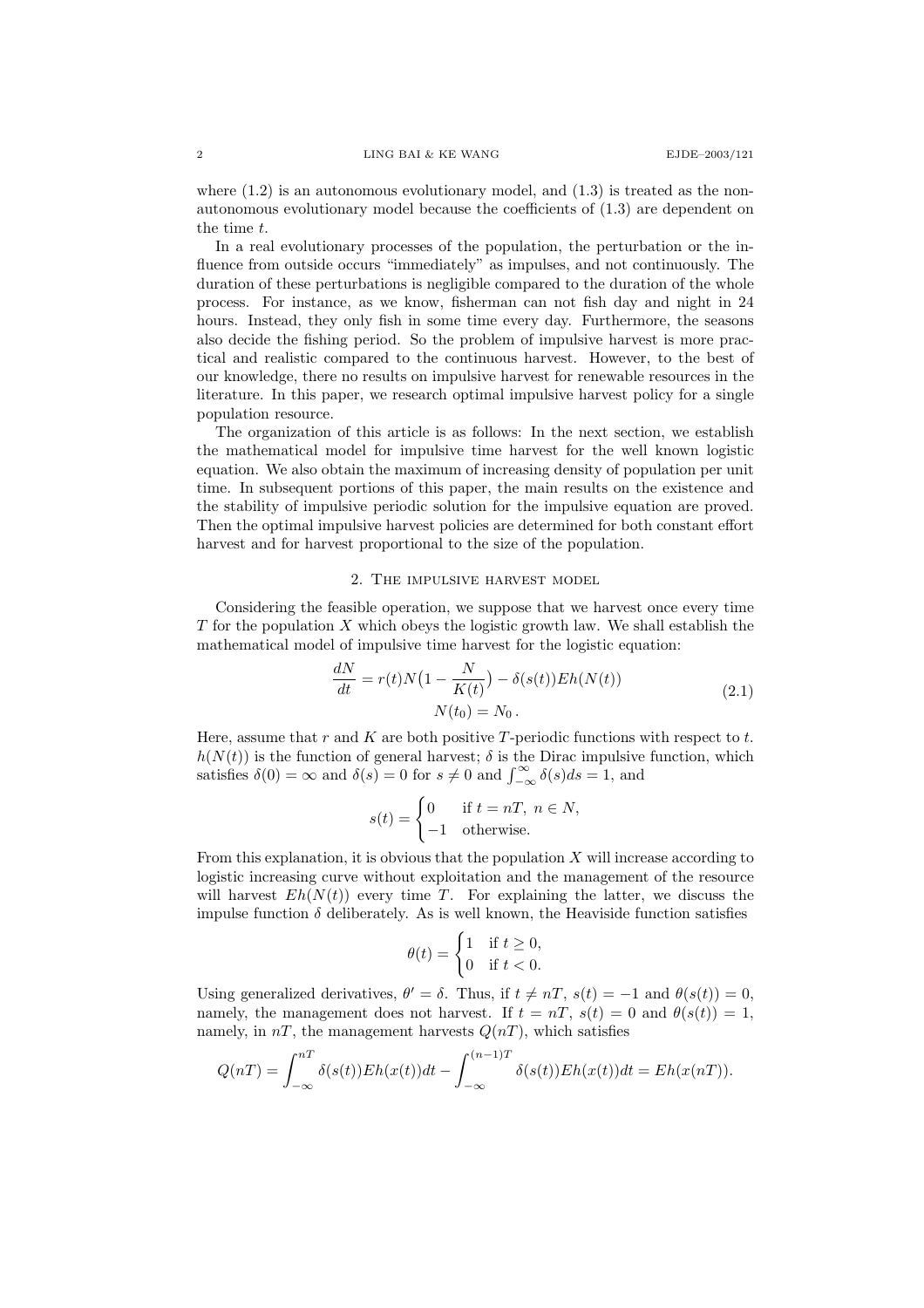Clearly, the general solution of (1.3) may be written in the form

$$
x(t, t_0, x_0) = \left(\frac{1}{x_0} \exp\left\{-\int_{t_0}^t r(s)ds\right\} + \int_{t_0}^t \frac{r(s)}{K(s)} \exp\left\{-\int_s^t r(\tau) d\tau\right\} ds\right)^{-1}.
$$

For convenience, denote  $x(t, t_0, x_0) = \frac{1}{\frac{1}{x_0} A(t) + B(t)} = \frac{x_0}{A(t) + B(t)x_0}$ , where

$$
A(t) = \exp\left\{-\int_{t_0}^t r(s)ds\right\}, \quad B(t) = \int_{t_0}^t \frac{r(s)}{K(s)} \exp\left\{-\int_s^t r(\tau)d\tau\right\} ds. \tag{2.2}
$$

For biological considerations, we are interested only in positive solutions. In this paper, we always need  $x_0 > 0$ . After time T, the increase of population in (1.3) without harvest is  $x(T, 0, x_0) - x_0 =: f(x_0)$ . Then

$$
f(x_0) = \frac{x_0}{A(T) + B(T)x_0} - x_0.
$$
\n(2.3)

In the following, our objective is to find an  $x_0$  such that  $f(x_0)$  reaches its maximum at  $\bar{x}_0$ . Let  $f'(x_0) = 0$ , so we have

$$
x_0^1 = \frac{-A(T) + \sqrt{A(T)}}{B(T)} > 0, \quad x_0^2 = \frac{-A(T) - \sqrt{A(T)}}{B(T)} < 0.
$$

Furthermore,  $f''(x_0^1) < 0$ , then  $\bar{x}_0 = x_0^1$ . Thus the maximum of increasing density of population is

$$
\omega =: \max f(x_0) = f(\bar{x}_0) = \frac{\left(1 - \sqrt{A(T)}\right)^2}{B(T)},\tag{2.4}
$$

and the maximum of increasing density of population per unit of time is

$$
\max \frac{f(x_0)}{T} = \frac{f(\bar{x}_0)}{T} = \frac{\left(1 - \sqrt{A(T)}\right)^2}{B(T)T}.
$$
\n(2.5)

 $\overline{a}$ 

#### 3. Optimal impulsive harvest policy for constant effort harvest

Now, we consider single population X of size  $N(t)$ , which obeys the logistic growth law, is impulsively harvested by means of a constant effort,  $h(N) \equiv 1$ , namely, every time  $T$ , the management harvest constant is  $E$ . Equation of the impulsively harvested population reads

$$
\frac{dN}{dt} = r(t)N\left(1 - \frac{N}{K(t)}\right) - \delta(s(t))E,
$$
\n
$$
N(t_0) = N_0.
$$
\n(3.1)

We always denote the solution of (3.1) by  $N(t, t_0, N_0)$ , while represent  $x(t, t_0, x_0)$ as the solution of (1.3) without harvest. It is known that the solution of a nonautomated system with T-periodic coefficients has the property of periodic translation, we can denote  $x(t, t_0, x_0)$  and  $x(t-nT, t_0-nT, x_0)$  as the same solution of a system.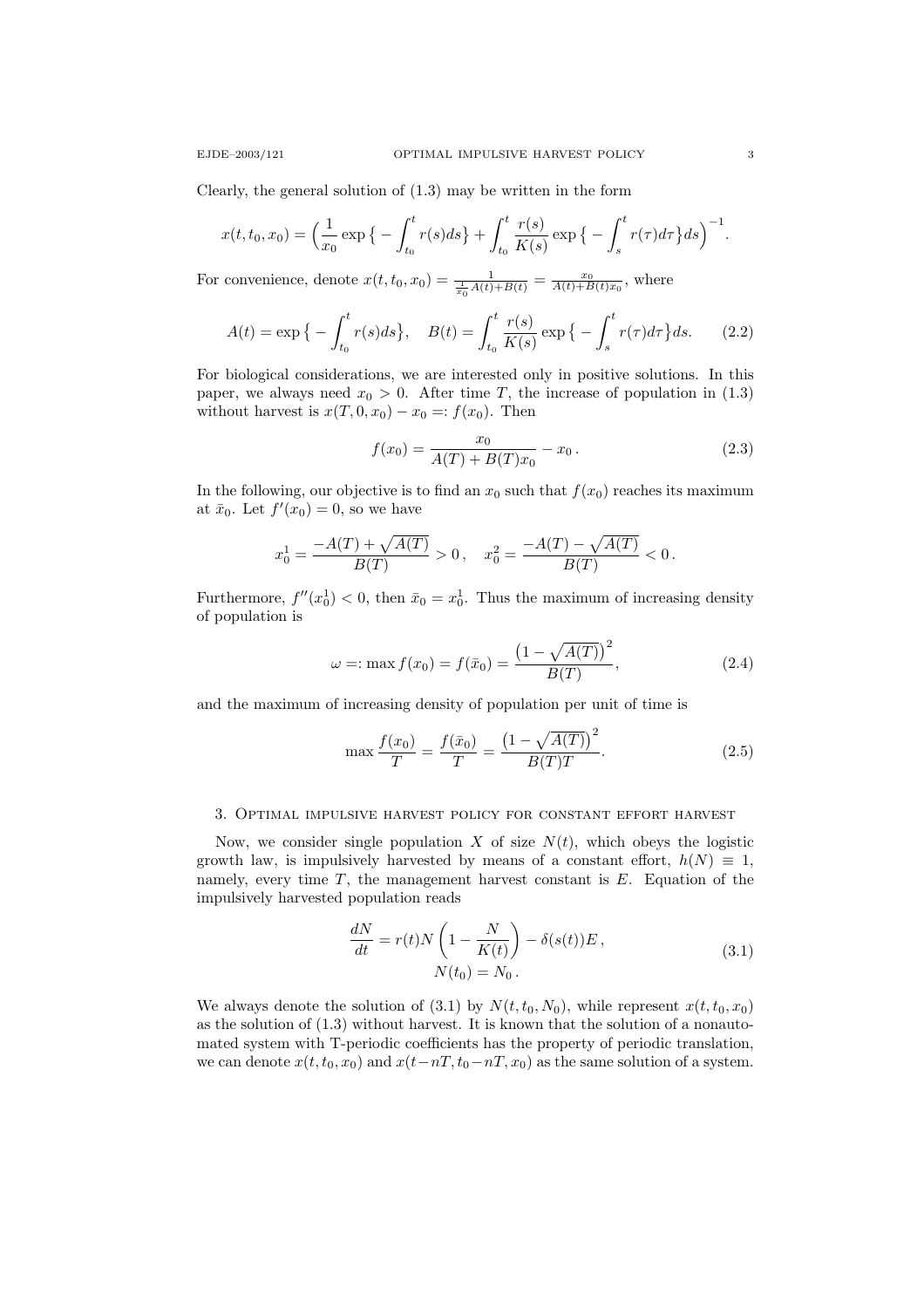Theorem 3.1. *(1)* If  $0 < E < \omega =$  $\left(1-\sqrt{A(T)}\right)^2$  $\frac{\sqrt{N(N-1)}}{B(T)}$ , there exist two positive impulsive periodic solutions  $\xi_1(t)$  and  $\xi_2(t)$  of (3.1) with

$$
\xi_1(nT) = \frac{1 - A(T) - EB(T) + \sqrt{(1 - A(T) - EB(T))^{2} - 4EA(T)B(T)}}{2B(T)},
$$
  

$$
\xi_2(nT) = \frac{1 - A(T) - EB(T) - \sqrt{(1 - A(T) - EB(T))^{2} - 4EA(T)B(T)}}{2B(T)},
$$

for all  $n \in N$ .

(2) If  $E = \omega =$  $\left(1-\sqrt{A(T)}\right)^2$  $\frac{\sqrt{B(T)}}{B(T)}$ , there exists a unique positive impulsive periodic solution  $\xi(t)$  of (3.1) with

$$
\xi_3(nT) = \frac{1 - A(T) - EB(T)}{2B(T)}, \quad \forall n \in N.
$$

Proof. Let

$$
F(y) =: f(y) - E = \frac{y}{A(T) + B(T)y} - y - E,
$$

where  $f(y)$  is defined by (2.3). If  $0 < E < \omega$ , we know that

$$
(1 - A(T) - EB(T))^{2} - 4EA(T)B(T) > 0,
$$

meanwhile, it is easy to see that the equation  $F(y) = 0$  has two roots, that is

$$
y_1 = \frac{1 - A(T) - EB(T) - \sqrt{(1 - A(T) - EB(T))^{2} - 4EA(T)B(T)}}{2B(T)}, n \in N,
$$
  

$$
y_2 = \frac{1 - A(T) - EB(T) + \sqrt{(1 - A(T) - EB(T))^{2} - 4EA(T)B(T)}}{2B(T)}, n \in N.
$$

It follows that  $y_2 > y_1 > 0$ . Next, we prove that  $N(t, 0, y_1)$  and  $N(t, 0, y_2)$  are T-periodic solutions. It is obvious that

$$
N(T,0,y_1) = x(T,0,y_1) - E = x(T,0,y_1) - y_1 - E + y_1
$$
  
=  $f(y_1) - E + y_1 = F(y_1) + y_1 = y_1 = N(0,0,y_1),$ 

and

$$
N(2T, 0, y_1) = N(2T, T, N(T, 0, y_1)) = x(2T, T, y_1) - E = x(T, 0, y_1) - E = y_1.
$$
  
Therefore, we obtain inductively

$$
N(nT, 0, y_1) = y_1 \quad \text{for all } n \in N.
$$

Similarly, we have

$$
N(nT, 0, y_2) = y_2 = N(0, 0, y_2) \text{ for all } n \in N.
$$

Let  $N(t, 0, y_1) = \xi_1(t)$ ,  $N(t, 0, y_2) = \xi_2(t)$ . Then  $\xi_1(t)$  and  $\xi_2(t)$  are impulsive periodic solutions of (3.1) with  $\xi_1(nT) = y_1$ ,  $\xi_2(nT) = y_2$  for all  $n \in N$ .

If  $E = \omega$ , then  $F(y) = 0$  has one and only one root with  $y_3 = \frac{1 - A(T) - E(B(T))}{2B(T)}$  $\frac{(1) - EB(1)}{2B(T)}$ , so (3.1) has only one impulsive periodic solution  $\xi_3(t)$  with

$$
\xi_3(nT) = \frac{1 - A(T) - EB(T)}{2B(T)}, \ \forall n \in N.
$$

The proof is completed.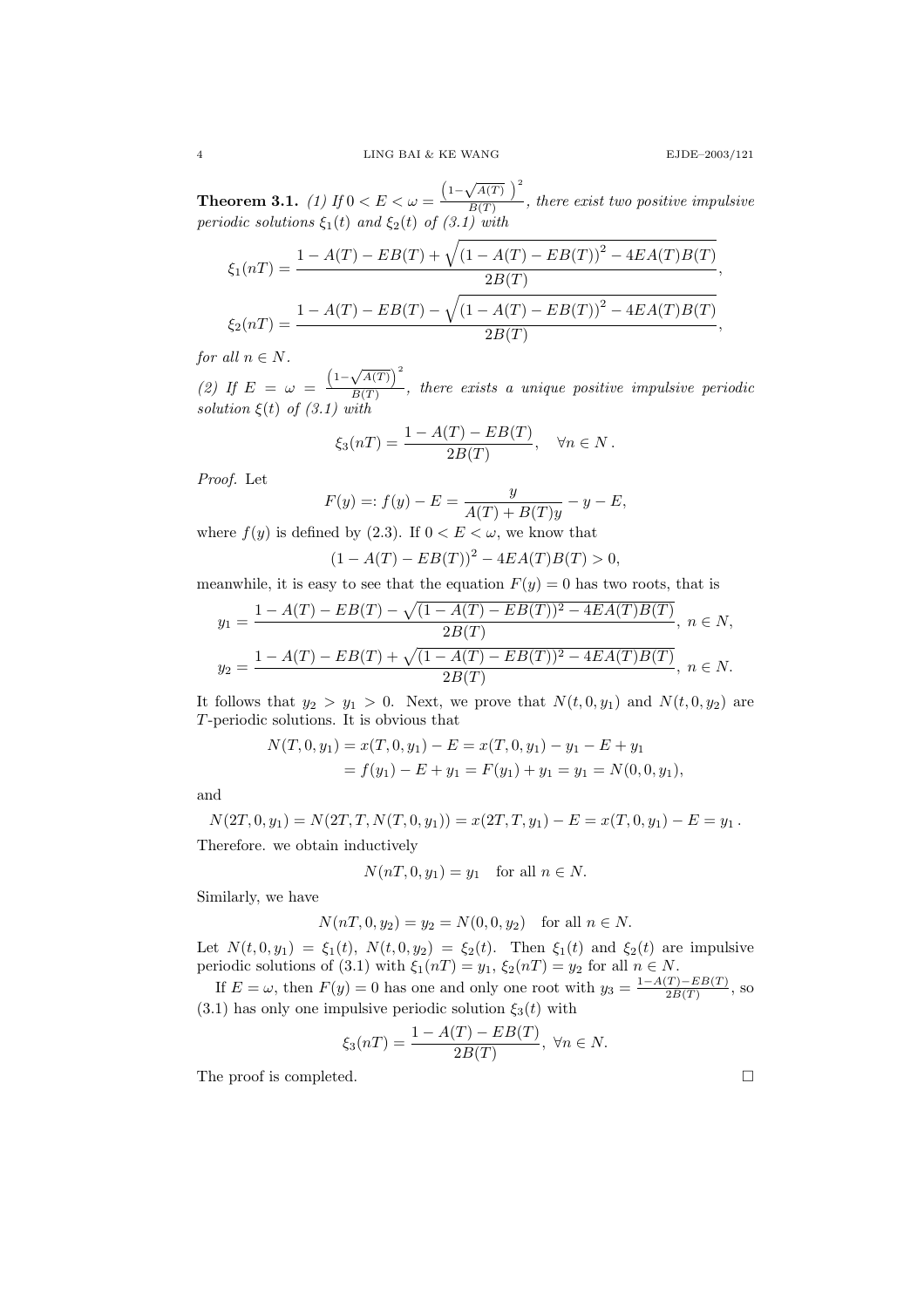**Theorem 3.2.** (1) If  $E < \omega$ , then  $N(t, 0, N_0) \rightarrow \xi_2(t)$  as  $t \rightarrow +\infty$  for  $N_0 > y_1$ and  $N(t, 0, N_0) \to 0$  for  $0 < N_0 < y_1$ . (2) If  $E = \omega$ , then  $N(t, 0, N_0) \rightarrow \xi_3(t)$  as  $t \rightarrow +\infty$  for  $N_0 > y_3$  and  $N(t, 0, N_0) \rightarrow 0$ 

for  $0 < N_0 < y_3$ . (3) If  $E > \omega$ , then  $N(t, 0, N_0) \rightarrow 0$  as  $t \rightarrow +\infty$  for all  $N_0 > 0$ .

*Proof.* First, we know that  $F(y) > 0$  for  $y_1 < y < y_2$  and  $F(y) < 0$  for  $y < y_1$  or  $y > y_2$ . Suppose  $E < \omega$  and  $N_0 > y_2$ . For convenience, denote  $N_n = N(nT, 0, N_0)$ . We can write

 $N_1 = N(T, 0, N_0) = x(T, 0, N_0) - E = f(N_0) + N_0 - E = F(N_0) + N_0 < N_0$ .

On the other hand,  $N_0 > y_2$  implies

$$
N_1 = x(T, 0, N_0) - E > x(T, 0, y_2) - E = N(T, 0, y_2) = \xi_2(T) = y_2.
$$

Similarly, we have

$$
N_2 = N(2T, 0, N_0) = N(2T, T, N_1)
$$
  
=  $x(2T, T, N_1) - E = x(T, 0, N_1) - E$   
=  $f(N_1) + N_1 - E = F(N_1) + N_1 < N_1$ 

and

$$
N_2 = x(T, 0, N_1) - E > x(T, 0, y_2) - E = \xi_2(T) = y_2.
$$

Therefore, by the same arguments we can obtain a monotone decreasing sequence  $\{N_n\}$  with a lower bound  $y_2$ . It is obvious that the sequence  $\{N_n\}$  has a limit, suppose it is  $\beta$ , then  $\beta \geq y_2$ .

If  $\beta > y_2$ , then

$$
N_{n+1} - N_n = N((n+1)T, 0, N_0) - N_n = N((n+1)T, nT, N_n) - N_n
$$
  
=  $x((n+1)T, nT, N_n) - N_n = x(T, 0, N_n) - E - N_n = F(N_n)$ .

Therefore,  $F(\beta) = 0$  as  $n \to \infty$ . Because  $F(y) = 0$  has only two roots  $y_1$  or  $y_2$ , we get a contradiction. Thus  $\beta = y_2$ , that is  $\lim_{n\to\infty} N_n = \beta = y_2$ . According to the continuous dependence of solution on initial value in finite time, for any given  $\epsilon > 0$  there is a  $\delta \in (0, \epsilon)$ , such that  $|x_0 - y_2| < \delta$  implies  $|x(t, 0, x_0) - x(t, 0, y_2)| < \epsilon$ for  $t \in [0, T)$ . In addition, we know that  $\lim_{n \to \infty} N_n = \beta$ , for the previous  $\delta$ , there exists a natural number  $\overline{N}$  such that  $n \geq \overline{N}$  implies that  $0 < N_n - y_2 < \delta$ , and then for any  $n \geq \overline{N}$  and  $t \in [nT,(n+1)T)$ , we have

$$
|N(t, 0, N_0) - \xi_2(t)| = |N(t, 0, N_0) - N(t, 0, y_2)|
$$
  
= |N(t, nT, N\_n) - N(t, nT, y\_2)|  
= |x(t, nT, N\_n) - x(t, nT, y\_2)|  
= |x(t - nT, 0, N\_n) - x(t - nT, 0, y\_2)| < \epsilon

for  $t \in [nT,(n+1)T)$ , which implies

$$
|N(t,0,N_0) - \xi_2(t)| < \epsilon \quad \text{for } t \ge \bar{N}T.
$$

It is proved that if  $E < \omega, N(t, 0, N_0) \rightarrow \xi_2(t)$  as  $t \rightarrow \infty$  for  $N_0 > y_2$ . If  $y_1 <$  $N_0 < y_2$ , we can get a monotone increasing sequence  $\{N_n\}$  with upper bound  $y_2$ ; furthermore,  $\lim_{t\to\infty} N_n = y_2$ . The other argument is the same as the previous, so  $E < \omega, N(t, 0, N_0) \rightarrow \xi_2(t)$  as  $t \rightarrow \infty$  for  $N_0 > y_2$  or  $y_1 < N_0 < y_2$ . The other conclusions of Theorem 3.2 can be proved by similar methods, we omit them here. The proof is complete.  $\Box$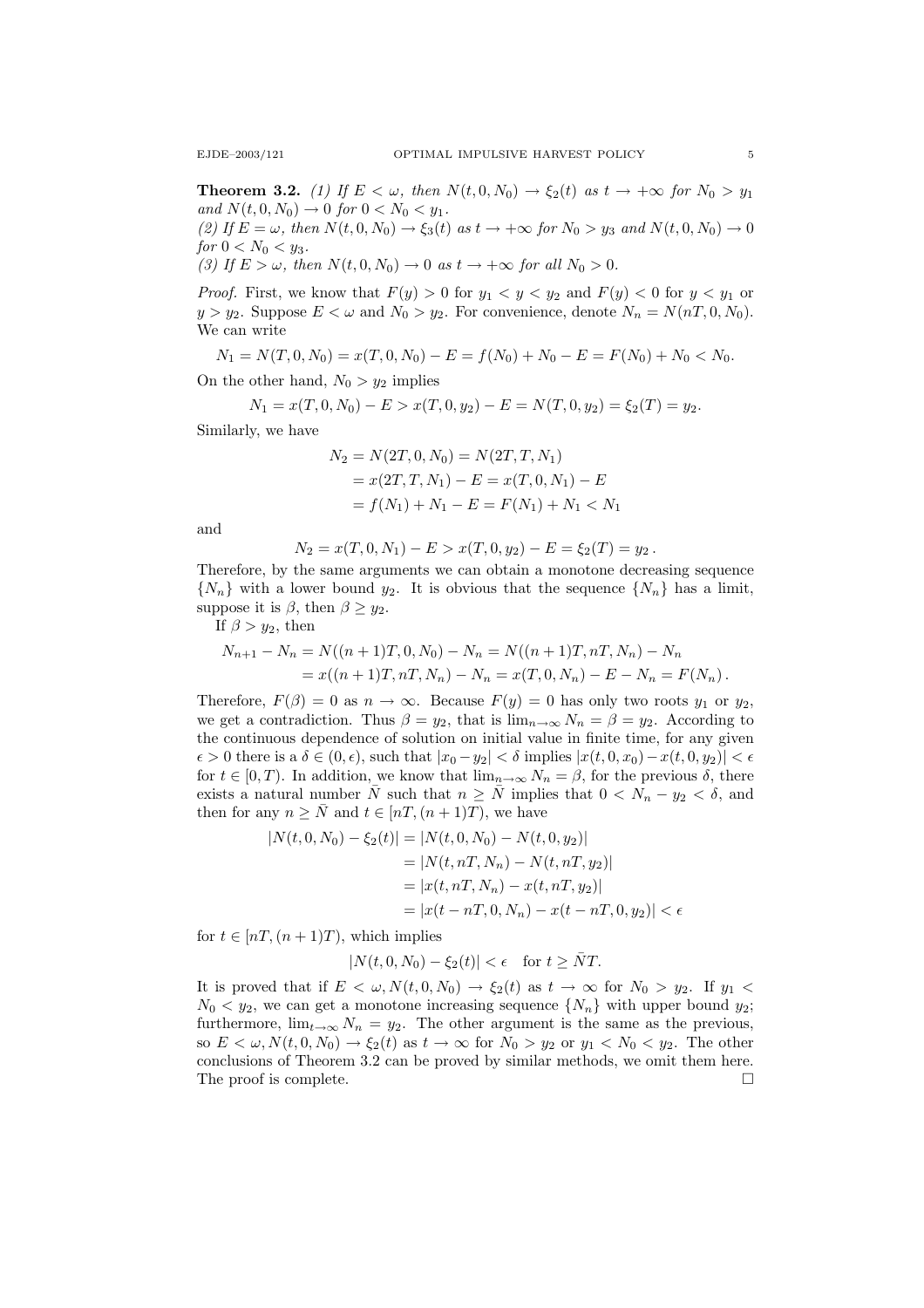6 LING BAI & KE WANG EJDE–2003/121

From Theorem 3.1, we know that if  $0 < E < \omega :=$  $\left(1-\sqrt{A(T)}\right)^2$  $\frac{y(y)}{B(T)} = max f(y),$ there exist two positive impulsive periodic solutions  $\xi_1(t)$  and  $\xi_2(t)$  of (3.1). From Theorem 3.2, it follows that  $\xi_2(t)$  is stable and that  $\xi_1(t)$  is unstable. In the case of  $0 < E < \omega$ , if the initial population is  $N_0 > y_2$  or  $y_1 < N_0 < y_2$ , then  $N(t, 0, N_0)$ will converge to  $\xi_2(t)$  asymptotically under constant harvest. But if the initial population  $N_0$  is less than  $y_1$ , then  $N(t, 0, N_0)$  will approach 0 as time tends to infinity.

If  $E > \omega$ , the population approaches 0 for any initial level  $N_0$  in a finite time.

If  $E = \omega$ , there exists a unique positive impulsive periodic solution  $\xi_3(t)$  of (3.1) with  $\xi_3(nT) = \frac{1-A(T)-EB(T)}{2B(T)}$ , which is "semi-stable" in the sense that  $N(t,0,N_0)$ approaches  $\xi_3(t)$  if  $N_0 > y_3 = \xi_3(T)$ , but  $N(t, 0, N_0)$  approaches 0 if  $N_0 < y_3$ .

## 4. Optimal impulsive harvest policy for proportional harvest

The assumption in section 3 that the harvesting effort is a constant implies that we cannot control exploitation for dangerous region. In this section, we will use the phrase *catch-per-unit-effort hypothesis* to describe an assumption that catchper-unit-effort is proportional to the stock level, or that  $h(x) = x$ , where E denotes effort and satisfies  $0 \leq E \leq 1$ . In other words, the management harvests  $Q(nT)$  $Ex(nT)$  in nT. Equation of the impulsively harvested population reads

$$
\frac{dN}{dt} = r(t)N\left(1 - \frac{N}{K(t)}\right) - \delta(s(t))EN,
$$
\n
$$
N(t_0) = N_0.
$$
\n(4.1)

In this section, the solution of (4.1) is still denoted by  $N(t, t_0, N_0)$ .

Now we investigate the optimal impulsive harvest policy, namely, the optimal harvesting effort, the maximum sustainable yield and the corresponding optimal population level.

**Definition** [9]. A solution  $\xi(t)$  of (4.1) is globally attractive for positive initial value if any other solution of (4.1)  $N(t, 0, N_0)$  with  $N_0 > 0$  satisfies:

$$
\lim_{t \to +\infty} |N(t, 0, N_0) - \xi(t)| = 0.
$$

**Theorem 4.1.** If  $0 < E < \frac{1-A(T)}{B(T)}$ , there exists a unique positive impulsive periodic solution  $\xi(t)$  of (4.1), which satisfies  $\xi(nT) = \frac{1-E-A(T)}{B(T)}$ . In addition,  $\xi(t)$  is globally attractive for positive initial value.

Proof. Let

$$
G(y) = (1 - E)x(T, 0, y) - y = (1 - E)(f(y) + y) - y
$$
  
= (1 - E)f(y) - Ey  
= (1 - E)\left(\frac{y}{A(T) + B(T)y} - y\right) - Ey.

It is easy to prove that when  $0 < E < 1 - A(T)$ , the unique positive root for  $G(y) = 0$  is

$$
\tilde{y} = \frac{1 - E - A(T)}{B(T)}.
$$
\n(4.2)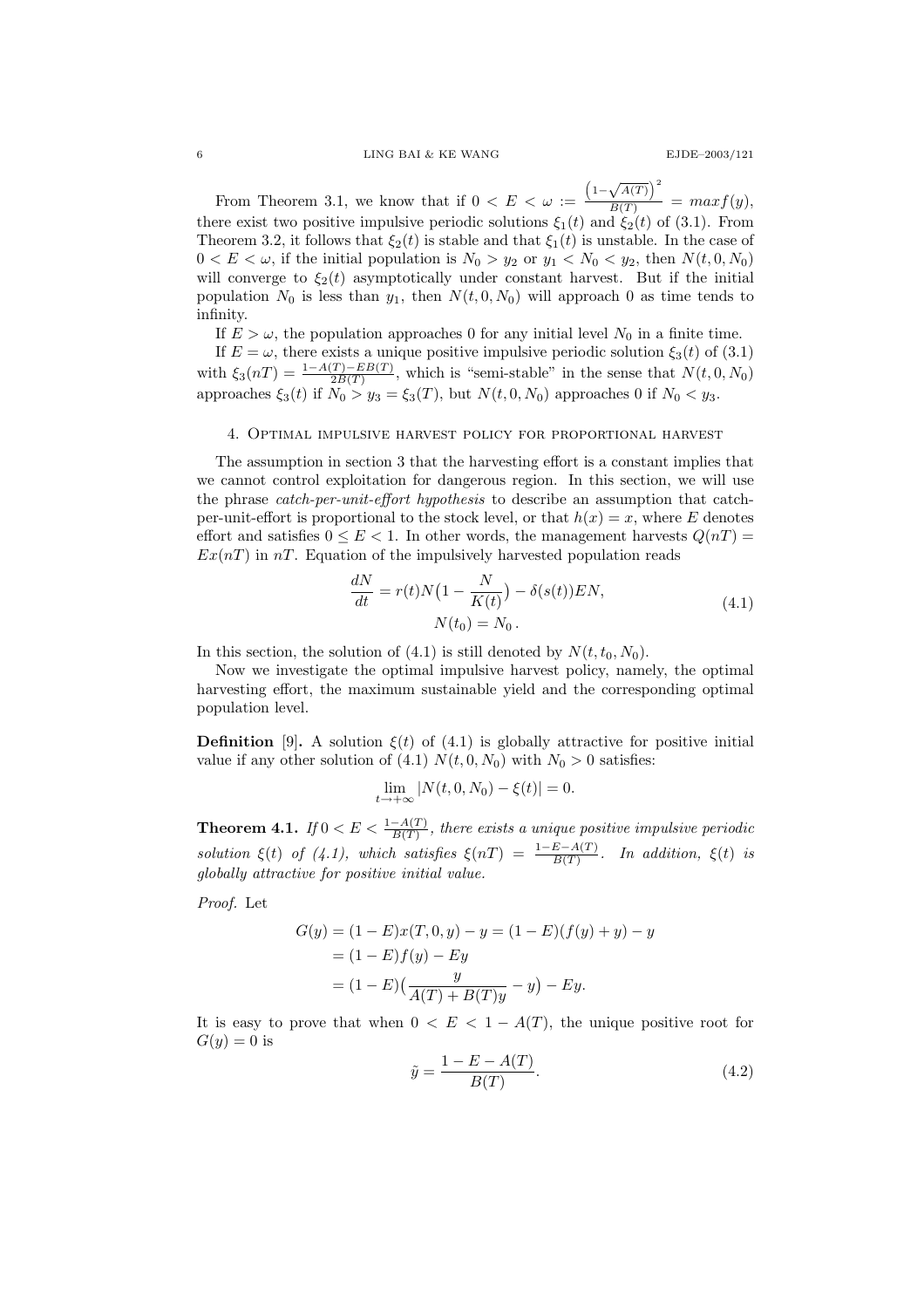We have also  $G(y) > 0$  for  $0 < y < \tilde{y}$ , and  $G(y) < 0$  for  $y > \tilde{y}$ . Next we prove that  $N(t, 0, \tilde{y})$  is impulsive periodic solution of (4.1). It is easy to see that

$$
N(T, 0, \tilde{y}) = (1 - E)x(T, 0, \tilde{y}) = G(\tilde{y}) + \tilde{y} = \tilde{y}
$$

and

$$
N(2T, 0, \tilde{y}) = N(2T, T, N(T, 0, \tilde{y})) = N(2T, T, \tilde{y})
$$
  
=  $(1 - E)x(2T, T, \tilde{y}) = (1 - E)x(T, 0, \tilde{y}) = \tilde{y}.$ 

Inductively, we prove that  $N(n, 0, \tilde{y}) = \tilde{y}$  for all  $n \in N$ . Therefore, (4.1) has unique impulsive periodic solution  $N(t, 0, \tilde{y}) := \xi(t)$  with  $\xi(nT) = \tilde{y}$  for  $\forall n \in N$ .

Next, we prove the global attractiveness of  $\xi(t)$ . Suppose that  $N_0 > \tilde{y}$ , and  $N_n := N(nT, 0, N_0), n \in N$ . We have

$$
N_1 = N(T, 0, N_0) = (1 - E)x(T, 0, N_0) = G(N_0) + N_0 < N_0
$$

and

$$
N_1 = N(T, 0, N_0) = (1 - E)x(T, 0, N_0) > (1 - E)x(T, 0, \tilde{y}) = N(T, 0, \tilde{y}) = \tilde{y}.
$$

Similarly, we can prove that  $\tilde{y} < N_2 < N_1$ . Thus we get a monotone decreasing sequence  $\{N_n\}$  with a lower bound  $\tilde{y}$ . Assume that the sequence  $\{N_n\}$  has a limit  $\tilde{\beta}$ , it is obvious  $\tilde{\beta} \geq \tilde{y}$ . Using the similar method with the section 3, suppose  $\tilde{\beta} > \tilde{y}$ , then

$$
N_{n+1} - N_n = N((n+1)T, 0, N_0) - N_n
$$
  
=  $N((n+1)T, nT, N_n) - N_n$   
=  $(1 - E)x((n+1)T, nT, N_n) - N_n$   
=  $(1 - E)x(T, 0, N_n) - N_n = G(N_n),$ 

which implies that  $G(\tilde{\beta}) = 0$ , this contradicts with the fact that the equation  $G(y) = 0$  has a unique root  $\tilde{y}$ . Thus  $\tilde{\beta} = \tilde{y}$  and we have proved that

$$
\lim_{n \to +\infty} N_n = \tilde{\beta} = \tilde{y}.
$$

Therefore, for any given  $\epsilon > 0$ , there is a  $\delta \in (0, \epsilon)$  such that  $n > \tilde{N}$  implies  $0 < N_n - \tilde{y} < \delta$ , then according to continuous dependence of solution to initial value, we have  $|x(t, 0, N_n) - x(t, 0, \tilde{y})| < \epsilon$  for  $t \in [0, T)$ . Then notice  $1 - E < 1$ , for  $n \geq \tilde{N}$  and  $t \in [nT,(n+1)T),$ 

$$
|N(t, 0, N_0) - \xi(t)| = |N(t, nT, N_n) - N(t, nT, \tilde{y})|
$$
  
= |1 - E||x(t, nT, N\_n) - x(t, nT, \tilde{y})|  
< |x(t - nT, 0, N\_n) - x(t - nT, 0, \tilde{y})| < \epsilon.

That is,

$$
\lim_{t \to \infty} |N(t, 0, N_0) - \xi(t)| = 0 \quad \text{for } N_0 > \tilde{y}.
$$

By a similar argument, we can prove

$$
\lim_{t \to \infty} |N(t, 0, N_0) - \xi(t)| = 0 \quad \text{for } 0 < N_0 < \tilde{y}.
$$

Therefore, we have proved that the impulsive periodic solution  $\xi(t)$  is globally attractive for positive initial value. The proof is complete.

Note that if  $E = 1 - A(T)$ , we obtain  $\xi(nT) = \frac{1 - A(T) - E}{B(T)} = 0$ . So the following statement is valid.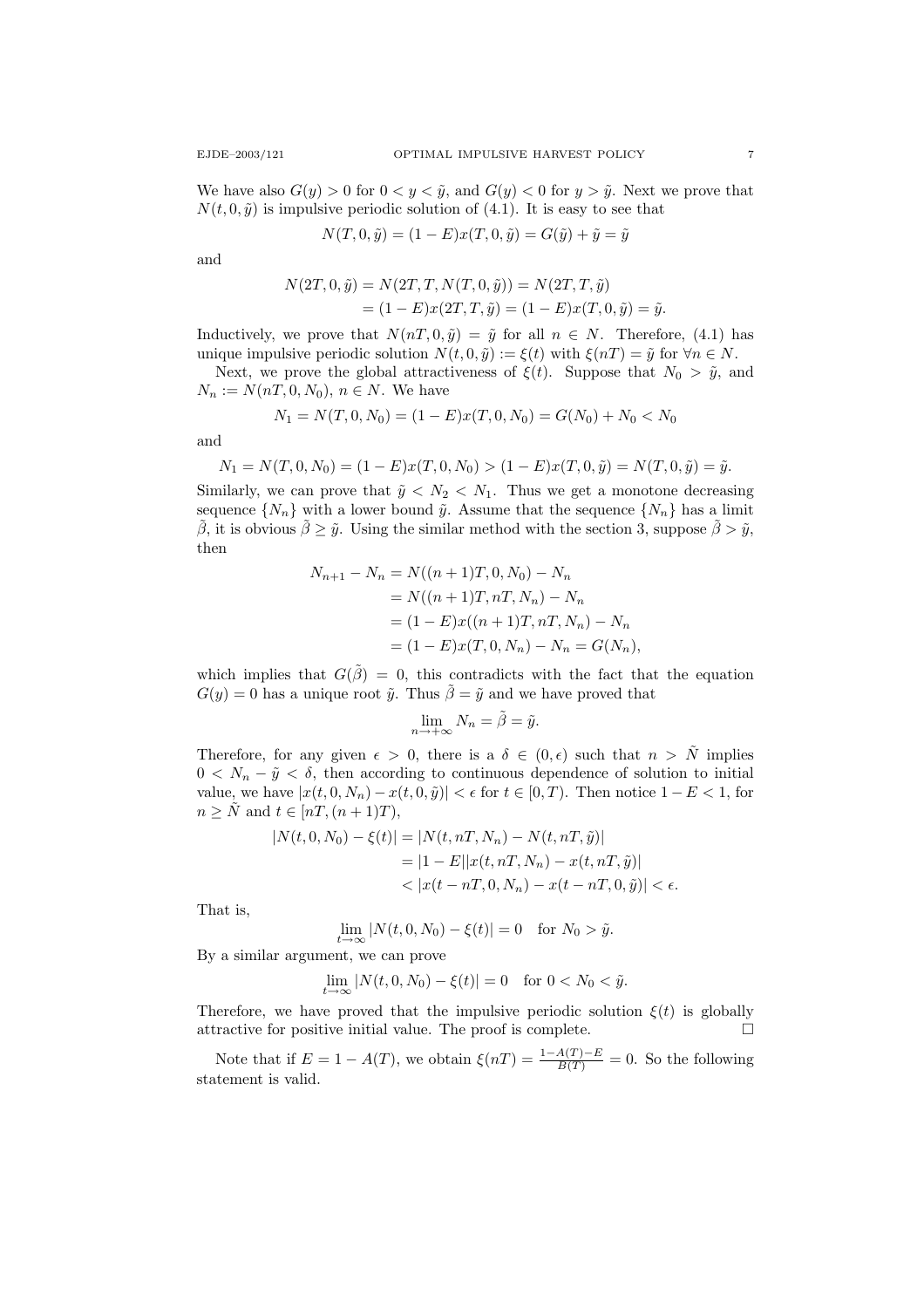**Theorem 4.2.** If  $E \ge 1 - A(T) > 0$ , the size of population X tends to extinction.

In real life, fishers would like to make a decision how to obtain maximum harvest. From Theorem 4.1, when  $T$  is a fixed constant, the sustainable yield per unit time is

$$
Y(E) = E \frac{1 - E - A(T)}{B(T)T(1 - E)}.
$$
\n(4.3)

Our objective is to find an  $E^*$  such that  $Y(E)$  reaches its maximum at  $E = E^*$ . This is the optimization of a function. The derivative of  $Y(E)$  is written as

$$
Y'(E) = \frac{E^2 - 2E + 1 - A(T)}{TB(T)(1 - E)^2},
$$

then the equation  $E^2 - 2E - A(T) + 1 = 0$  has two roots, which are  $E_1 = 1 +$  $\sqrt{A(T)} > 1$  and  $E_2 = 1 - \sqrt{A(T)} < 1$ . Furthermore, we can obtain

$$
Y''(E) = \frac{2A(T)}{TB(T)(-1+E)^3} < 0, \quad \forall 0 < E < 1.
$$

So we have

$$
E^* = E_2 = 1 - \sqrt{A(T)}.
$$
\n(4.4)

Then  $Y(E)$  reaches its maximum at  $E = E^*$ . Substituting (4.4) into (4.2), we have

$$
x^*(T) = \frac{\sqrt{A(T)}(1 - \sqrt{A(T)})}{B(T)}.
$$
\n(4.5)

Substituting (4.4) into (4.3), we can get the maximum sustainable yield per unit time  $Y(E^*)$ :

$$
Y(E^*) = \frac{\left(1 - \sqrt{A(T)}\right)^2}{TB(T)}.
$$
\n(4.6)

So we obtain the optimal harvest effort  $E^*$  that maximizes the sustainable yield per unit time  $Y(E^*)$ , the corresponding optimal population level  $x^*(T)$ .

At last, we want to point out that our results are compatible to the conclusion by Clark. As is well known, the Logistic equation which is subjected to continuous exploitation reads

$$
\dot{x} = rx(1 - \frac{x}{K}) - Ex,\nx(0) = x_0
$$
\n(4.7)

The maximum sustainable yield is  $Y = Kr/4$  corresponding to the optimal harvesting effort  $E^* = r/2$  and the optimal population level  $x^* = K/2$ . If the coefficients of  $(4.1)$  become constant K and r, we will consider the following impulsive equation [10].

$$
\dot{N} = rN(1 - \frac{N}{K}) - \delta(s(t))EN,
$$
\n
$$
N(0) = N_0
$$
\n(4.8)

Obviously, (2.2) becomes

$$
A(T) = \exp\{-\int_0^T r ds\} = e^{-rT},
$$
  
\n
$$
B(T) = \int_0^T \frac{r}{K} \exp\{-\int_s^T r(\tau) d\tau\} ds = \frac{1 - e^{-rT}}{K}.
$$
\n(4.9)